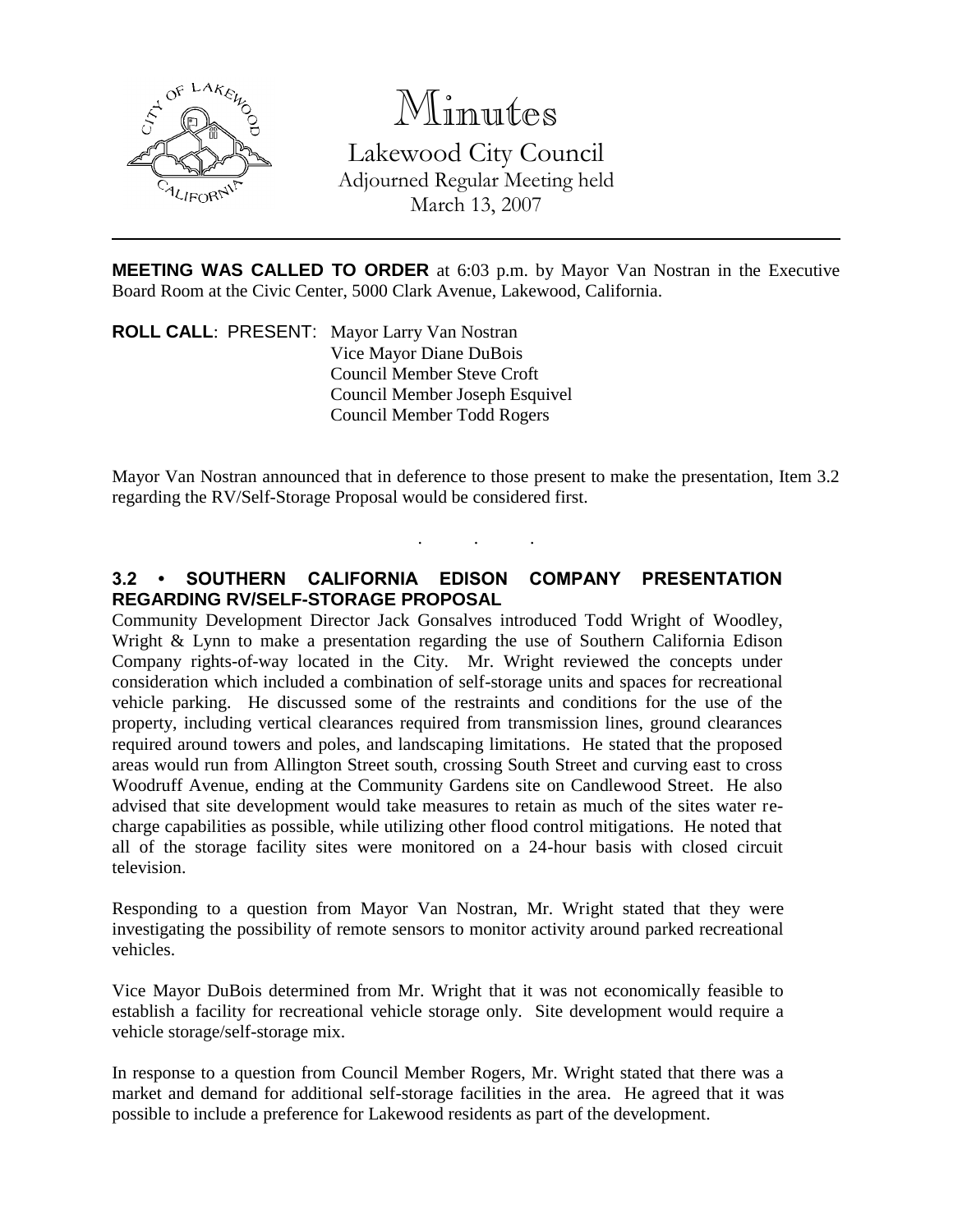City Council Minutes March 13, 2007 Page 2

## **3.2 • SO. CAL. EDISON CO. PRESENTATION REGARDING RV/SELF-STORAGE** - Continued

Mr. Wright noted that the desired timetable for this development was quite short and that one possibility would be a temporary permit which could allow for clearing, grading and fencing the site so that parking could begin on July 1st within a secure facility, even if initially on gravel.

Responding to a question from Mayor Van Nostran, Mr. Wright stated that the primary areas to be developed for RV storage would be north and south of South Street, behind the school and the commercial areas on Woodruff Avenue. He stated that they would have a lease from So. Cal. Edison of at least 30 years.

Council Member Rogers determined from Mr. Wright that the development process was a closed process with Woodley, Wright & Lynn having exclusive development rights for Edison properties.

Council Member Croft expressed concern that the property be developed in such a manner that RV storage opportunities are maximized while possible negative impacts such as noise, light and traffic be mitigated for adjacent residential properties. Mr. Wright noted that the Los Angeles Department of Water and Power right-of-way, which runs adjacent to the So. Cal. Edison right-of-way along much of the proposed development area, would help to mitigate impacts and that the storage units could be placed along the perimeter with the RV storage area in the middle.

At a question from Vice Mayor DuBois, Mr. Wright stated that it was not known at this time whether approval from the Public Utilities Commission would be required for this development.

Council Member Croft inquired about storage options in adjacent areas. Mr. Wright responded by stating that many of the available sites were too small to support that type of use and that the closest site was located in the city of Paramount.

Ben Harvey, representing Southern California Edison, stated that while they were concerned about and sensitive to the City's needs, the key consideration for the proposed development was that the primary purpose of the right-of-way was for power transmission, and the public safety concerns that accompany that use. He concluded by stating that Edison would do everything possible to expedite the development process.

At 6:54 p.m., Mayor Van Nostran called for a brief recess. At 7:04 p.m., the City Council Meeting was reconvened with all members present.

. . .

. . .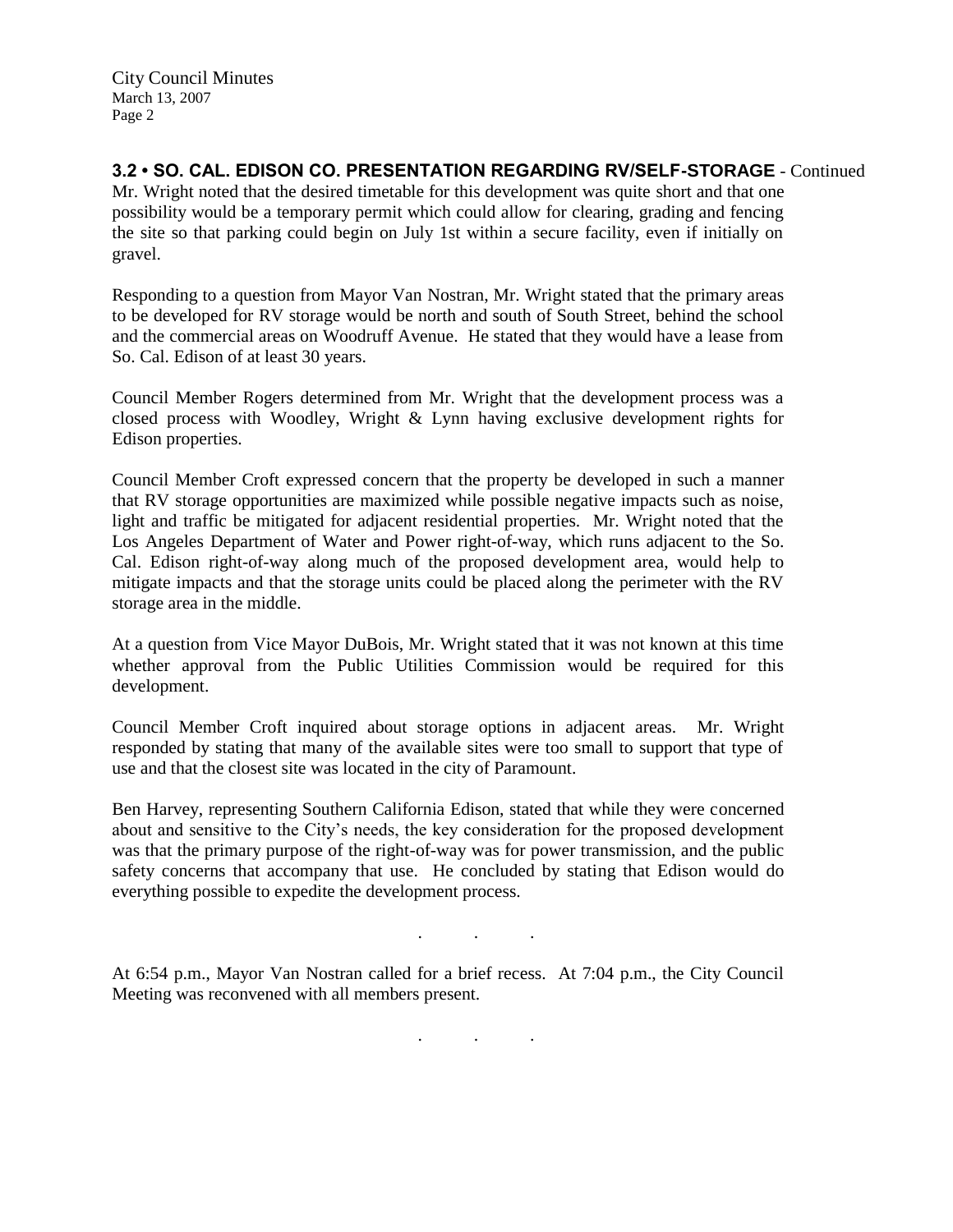City Council Minutes March 13, 2007 Page 3

# **3.1 • REVIEW OF PROPOSED ENHANCED PARKING ENFORCEMENT PROGRAM**

Finance Director Larry Schroeder displayed slides and gave a brief presentation based on the memo in the agenda. He stated that in November of 2006, the voters of Lakewood had approved two ballot measures to restrict the parking of recreational vehicles and trailers on City streets as of July 1, 2007. He noted that this action would result in an as yet unknown demand for parking enforcement after the July 1st deadline. He reported that a working group had been formed to address education and implementation issues. He stated that while one objective was to ensure that there were adequate resources to enforce the new laws, the main objective was to inform vehicles owners and gain voluntary compliance.

Public Information Officer Don Waldie reviewed the community outreach component of the plan, noting that the focus would be on reaching recreational vehicle and trailer owners to elicit voluntary compliance through education. He detailed the vehicle hanger and mailing campaign.

Mr. Schroeder stated that staff had identified 80 storage facilities within a 25 mile radius of the City and that there was a new proposed facility awaiting approval from the Planning and Environment Commission.

City Attorney Steve Skolnik responded to a question from Mayor Van Nostran by stating that the proposed facility would provide about 70 or 80 recreational vehicle storage spaces.

Mr. Schroeder advised that staff was recommending the addition of two full-time and two part-time Parking Control Officers positions, with one full-time position as a Senior Parking Control Officer.

Assistant to the City Manager Lisa Novotny outlined the plans for handling parking control related complaints and requests for service, including staff training and chain of command for escalated cases.

Assistant City Manager Michael Stover advised that the Service Request staff would be well equipped to handle questions and complaints from either vehicle owners or residents in order to minimize the impacts on the parking control supervisor.

Administrative Assistant Paolo Beltran demonstrated the portion of the Lakewood website that residents would use to apply for temporary, on-street parking permits for their recreational vehicles and trailers. Responding to questions from the City Council Members, Mr. Beltran stated that a resident could choose to request an entire year of permits at one time, and could apply for a "same day" permit. He noted that since the list of permits was only printed once a day, a citation could still be received.

Mr. Schroeder advised that since the system could provide detailed information about when the permit was requested, it would be easy to appeal a citation that was issued after a permit had been received.

Mr. Beltran also advised that the system provides an email confirmation that a permit has been issued, which could be printed and shown to a Parking Control Officer, if necessary.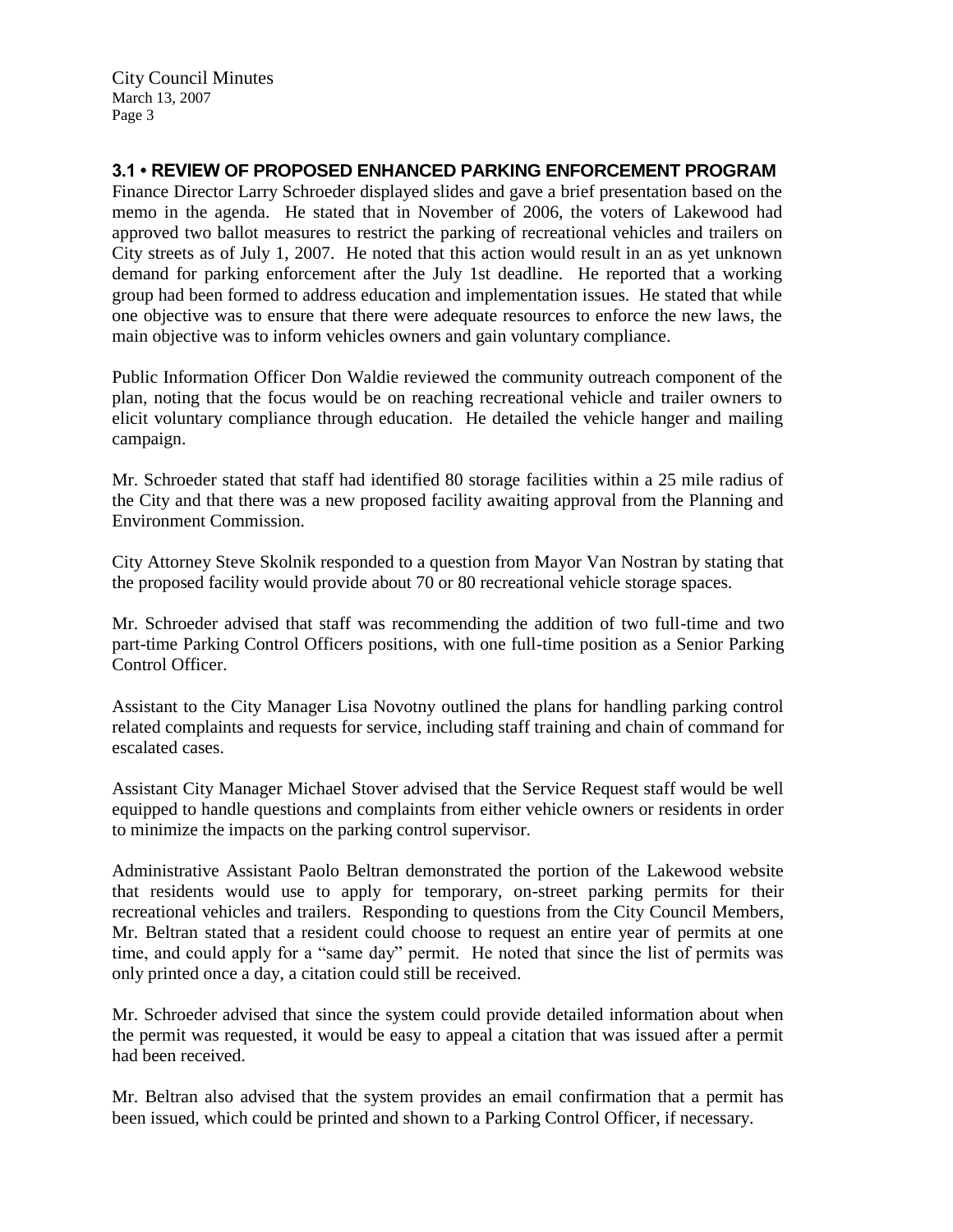**3.1 • PROPOSED ENHANCED PARKING ENFORCEMENT PROGRAM** - Continued He noted that residents can also apply in person at either City Hall or the Safety Center in the Lakewood Mall and can make a request by telephone.

Mr. Schroeder responded to a question from Mayor Van Nostran by stating that out-of-town recreational vehicle owners could request up to two 14-day permits each year, but that this permit process would not be available through the website.

The Finance Director advised that there would be no citations, only warnings, issued during the first two weeks the new laws went into effect. He noted that while the process provided an exception for the loading and unloading of recreational vehicles and trailers, it was a fourhour window and that parking control officers would return to complaint sites to follow up.

Mr. Schroeder stated that it was necessary to set a bail amount to be charged for each violation of the new sections of the Municipal Code, and that the not registered in Lakewood bail amount required adjustment. He also briefly reviewed the Towing Policy for unpaid citations, the Appeal Process, and the need for a Contract Hearing Officer for appeals. He concluded by reviewing the proposed budget for the program. It was the recommendation of the Public Safety Committee to: 1) approve the Enhanced Parking Enforcement Program as presented; 2) direct staff to implement an education/public information outreach plan; 3) direct staff to share storage facility survey results and update survey quarterly; 4) authorize the addition of 1 full-time Senior Parking Control Officer, 1 full-time Parking Control Officer, and 2 part-time Parking Enforcement Technicians; 5) approve field deployment plan as presented in the Operations Plan with Sunday enforcement by Sheriff's deputies; 6) direct staff to modify field deployment plan, as necessary, to meet demands; 7) direct staff to enforce new recreational vehicle and trailer parking laws on a complaint basis; 8) when responding to service requests, direct enforcement efforts towards the vehicle being reported; 9) approve Protocol for Requests to Contact Council Members, as set forth in the Operations Plan; 10) direct staff to issue warning for violations between July 2 and July 15, 2007; 11) direct staff to issue daily citations to vehicles that continue to violate the new laws; 12) establish the definition of loading and unloading as the continual movement of items into or out of a recreational vehicle or trailer within a four-hour period of time, 13) approve a bail amount of \$40 for each violation of Section 3251.L and 3251.R of the Lakewood Municipal Code and \$75 for each violation of Section 3251.Q; 14) authorize retention of a contract Administrative Hearing Officer; and 15) approve Program budget as set forth in the Operations Plan and appropriate \$161,561 from the General Fund.

COUNCIL MEMBER ROGERS MOVED AND COUNCIL MEMBER ESQUIVEL SECONDED TO APPROVE STAFF RECOMMENDATIONS 1 THROUGH 15. UPON ROLL CALL VOTE, THE MOTION WAS APPROVED:

. . .

AYES: COUNCIL MEMBERS: Esquivel, DuBois, Rogers, Croft and Van Nostran NAYS: COUNCIL MEMBERS: None